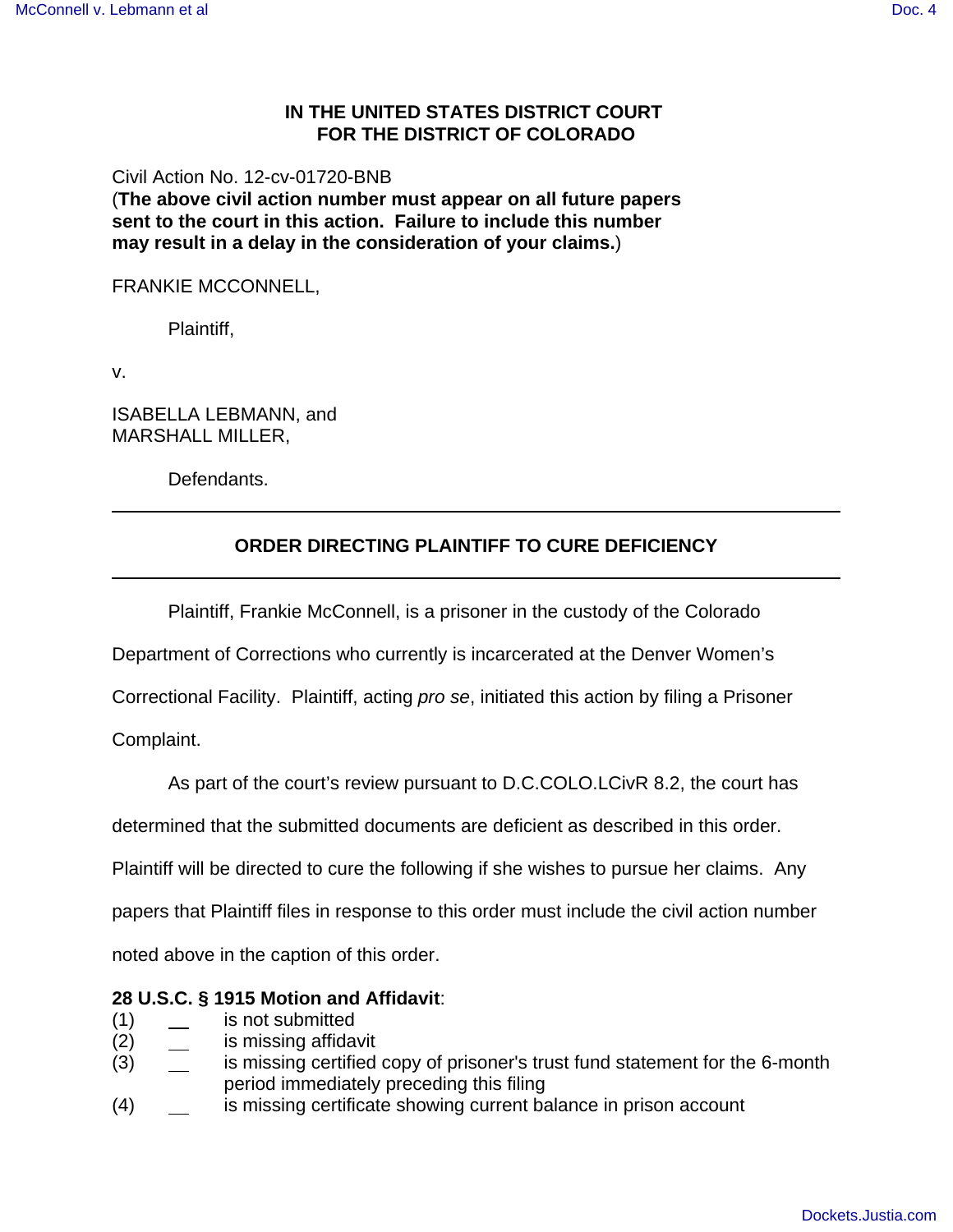- (5) is missing required financial information
- (6) **ignor in the matube is missing an original signature by the prisoner**
- (7) is not on proper form (must use the court's current form for filing prisoner complaints)
- (8) names in caption do not match names in caption of complaint, petition or habeas application
- (9)  $\qquad \qquad$  An original and a copy have not been received by the court. Only an original has been received.
- (10) X other: Is missing page one.

# **Complaint, Petition or Application**:

- (11) is not submitted
- (12) is not on proper form (must use the court's current form)
- (13) **is missing an original signature by the prisoner**
- (14) is missing page nos.
- (15) uses et al. instead of listing all parties in caption
- (16)  $\quad \_$  An original and a copy have not been received by the court. Only an original has been received.
- (17) \_\_ Sufficient copies to serve each defendant/respondent have not been received by the court.
- (18) names in caption do not match names in text
- $(19)$  \_\_\_ other:

Accordingly, it is

ORDERED that Plaintiff cure the deficiency designated above **within thirty days**

**from the date of this order**. Any papers that Plaintiff files in response to this order

must include the civil action number on this order. It is

FURTHER ORDERED that Plaintiff shall obtain the court-approved Prisoner's

Motion and Affidavit for Leave to Proceed Pursuant to 28 U.S.C. § 1915 (with the

assistance of her case manager or the facility's legal assistant), along with the

applicable instructions, at www.cod.uscourts.gov. It is

FURTHER ORDERED that if Plaintiff fails to cure the designated deficiency

**within thirty days from the date of this order** the complaint and the action will be

dismissed without further notice.